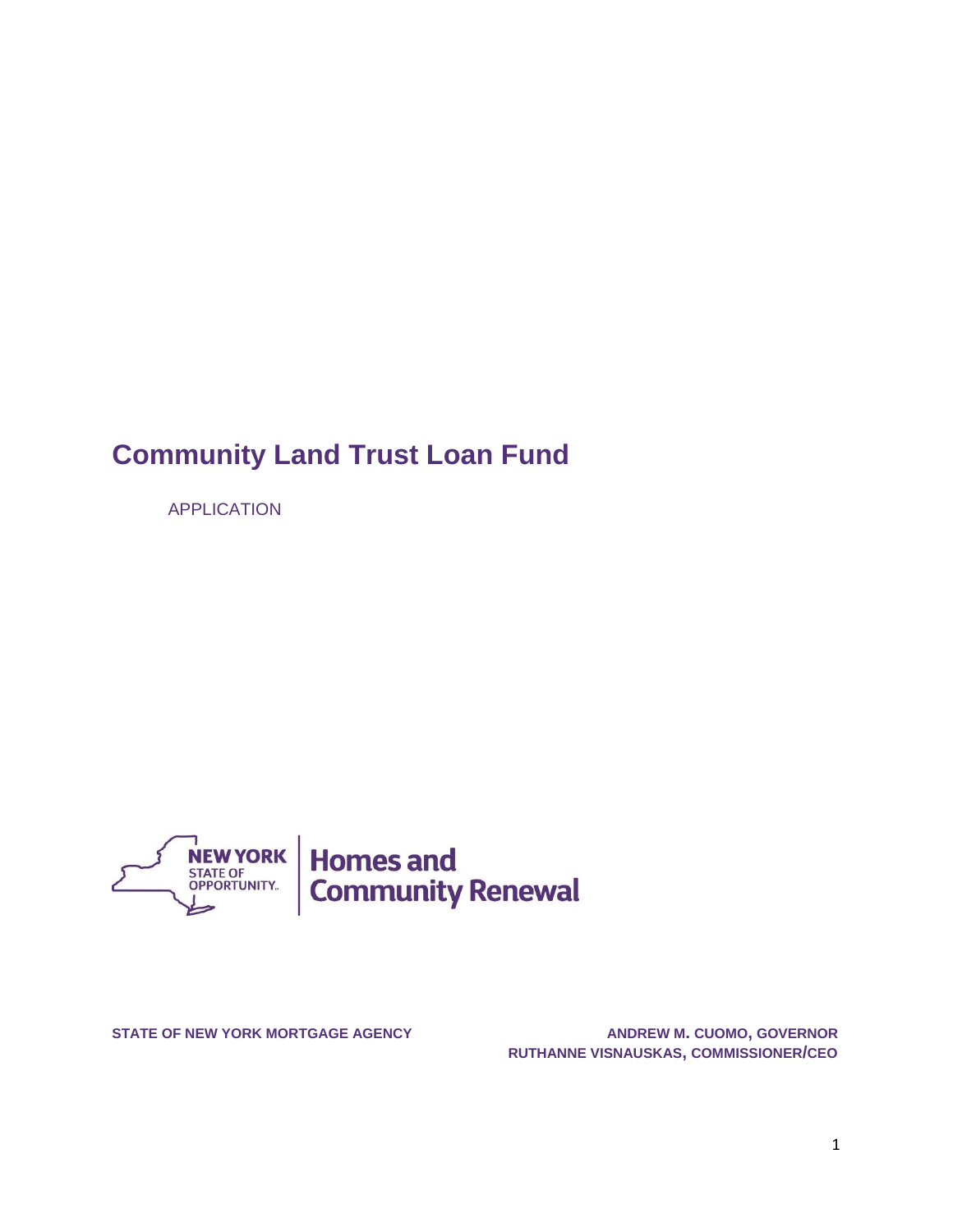## *This application must be submitted via email to* **[NOFA\\_Applications@nyshcr.org](file://///corp.nyhomes.org/shared/users/RWieder1/Community%20Land%20Trust%20RFQ/NOFA_Applications@nyshcr.org%20)** *no later than 3:00 PM (EST) on* **Tuesday July 31, 2018***.*

## **Section 1: Applicant Information**

| <b>Organization Name:</b>            |                                                   |
|--------------------------------------|---------------------------------------------------|
| Geographic area of operation:        |                                                   |
| <b>Organization Mailing Address:</b> |                                                   |
| Primary Contact for Application:     |                                                   |
| Name                                 |                                                   |
| <b>Title</b>                         |                                                   |
| Phone                                |                                                   |
| E-mail                               |                                                   |
| Contact authorized to execute        |                                                   |
| grant agreement materials:           | Enter N/A if same as Primary Contact noted above. |
| Name                                 |                                                   |
| <b>Title</b>                         |                                                   |
| Phone                                |                                                   |
| Email                                |                                                   |
|                                      |                                                   |
| <b>Funding Requested:</b>            | \$                                                |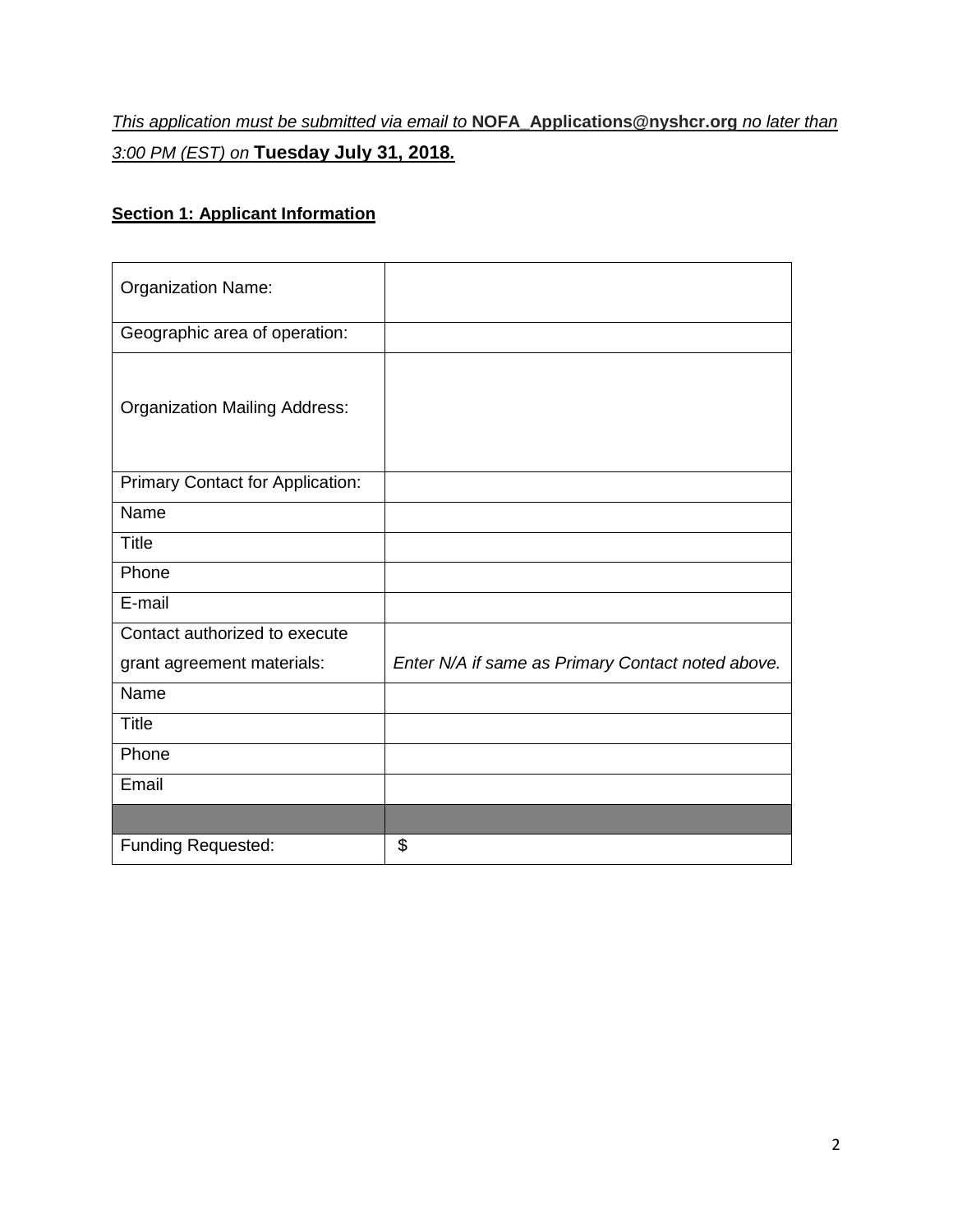### **Section 2: Organizational Background and Experience**

1. Describe your organizational type and mission. (narrative)

2. Describe your organizational capacity and stability. (narrative)

3. Describe your organizational track record of lending in underserved communities, including volume, delinquency and write-off rates of all affordable housing loans in the last three (3) years. Your organization may attach letters of support from investors, funders, and community partners. (narrative and/or attachments)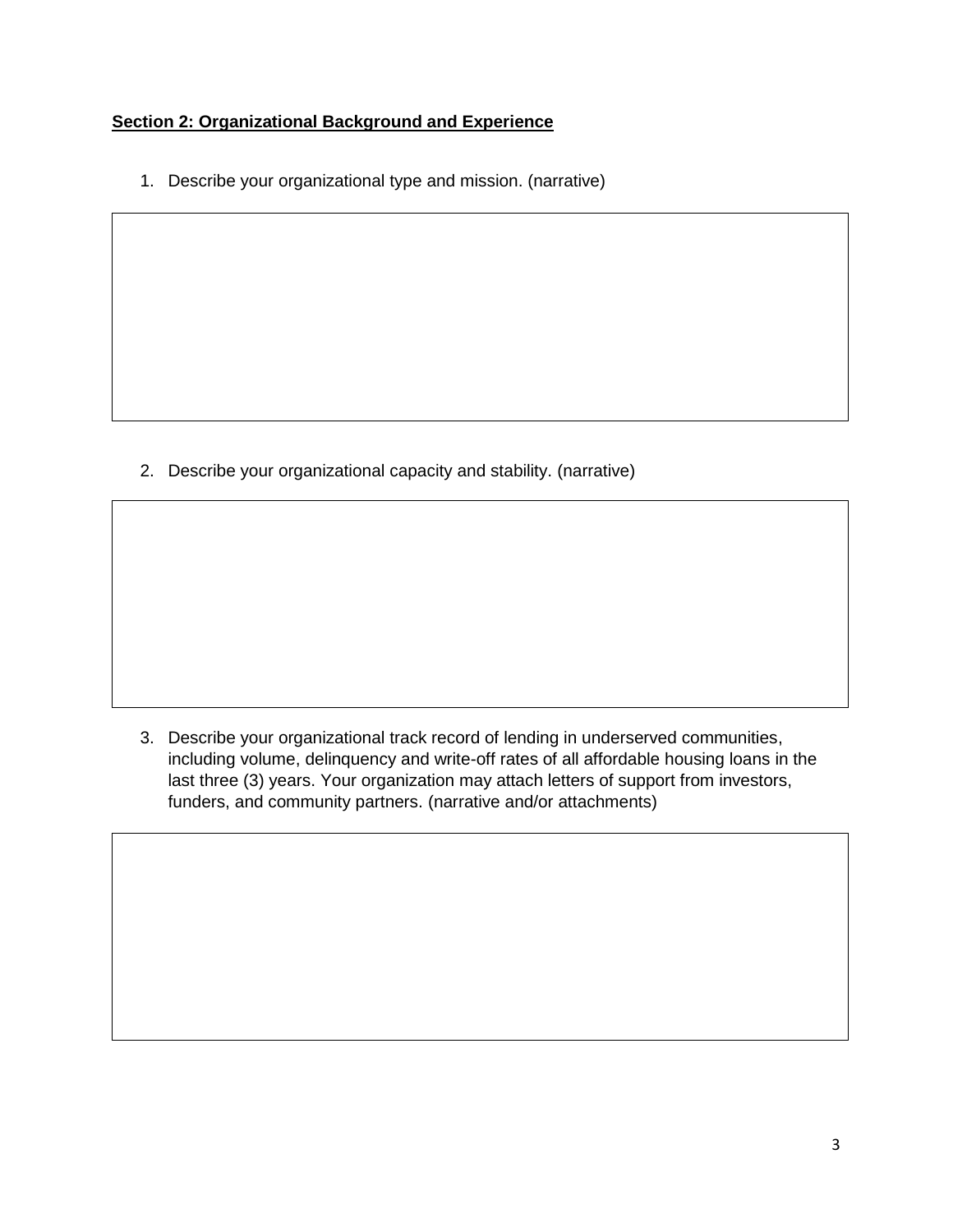#### **Section 3: Ability to Staff and Administer Grant**

1. Describe the capacity, skills, size and experience of your organization's governing board. (narrative and/or attachment)

2. Provide a list of key staff and describe the role each one will have in the administration of the Program, if awarded. Include each person's title(s) and position(s), background and expertise in finance and/or affordable housing development. (attach resumes for key staff)

#### **Section 4: Grant Administration Strategy**

1. Provide a detailed capital structure for the CLT Loan Fund. (narrative and/or attachments)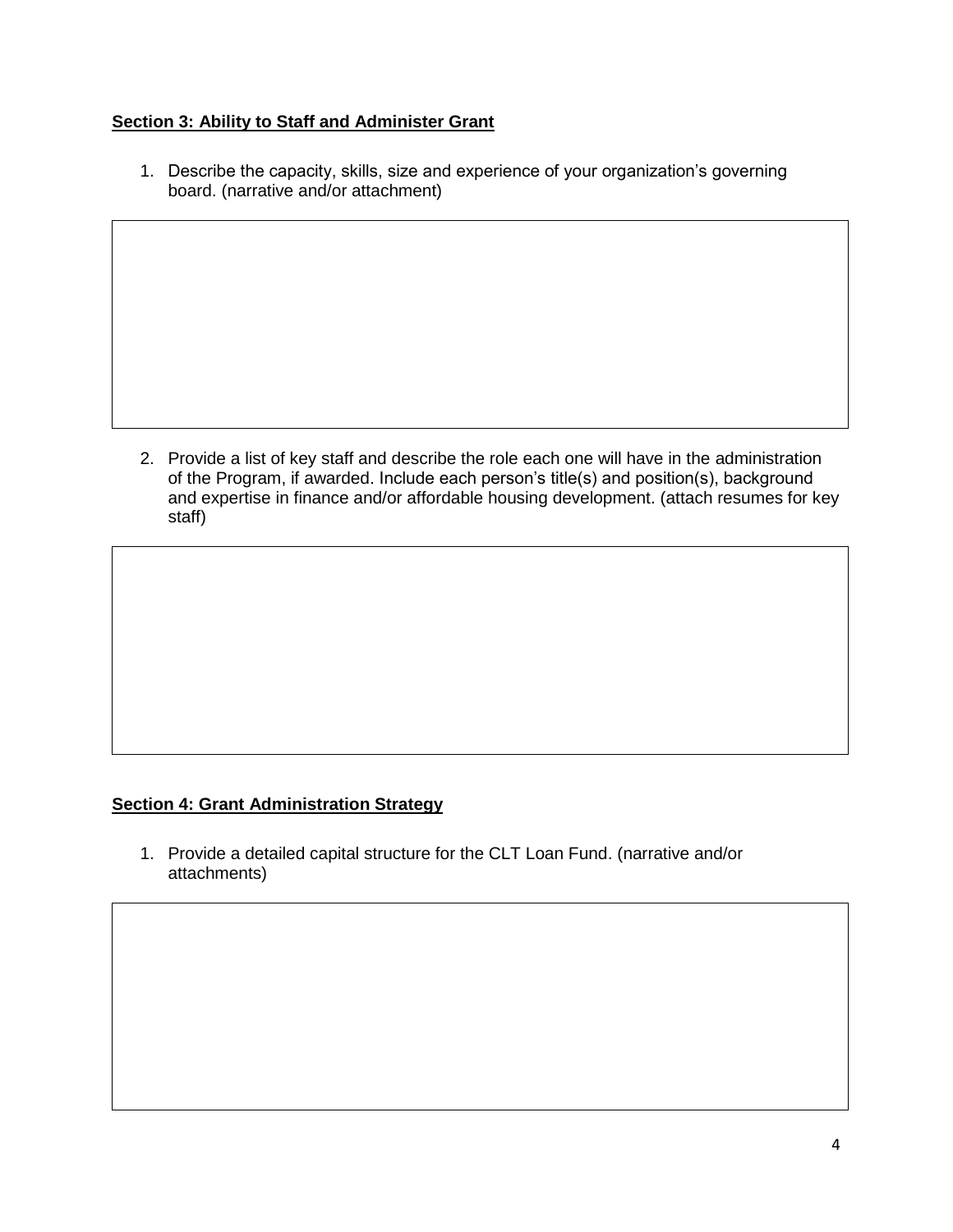2. Provide a geographic analysis of areas to be served. (narrative and/or attachments)

3. Provide the anticipated amount of Program funds, comprising of a market analysis of current or anticipated financial needs of CLTs. (narrative or attachments)

4. Provide a summary of expected outcomes, including units built as well as the housing type and affordability index of those units. (narrative)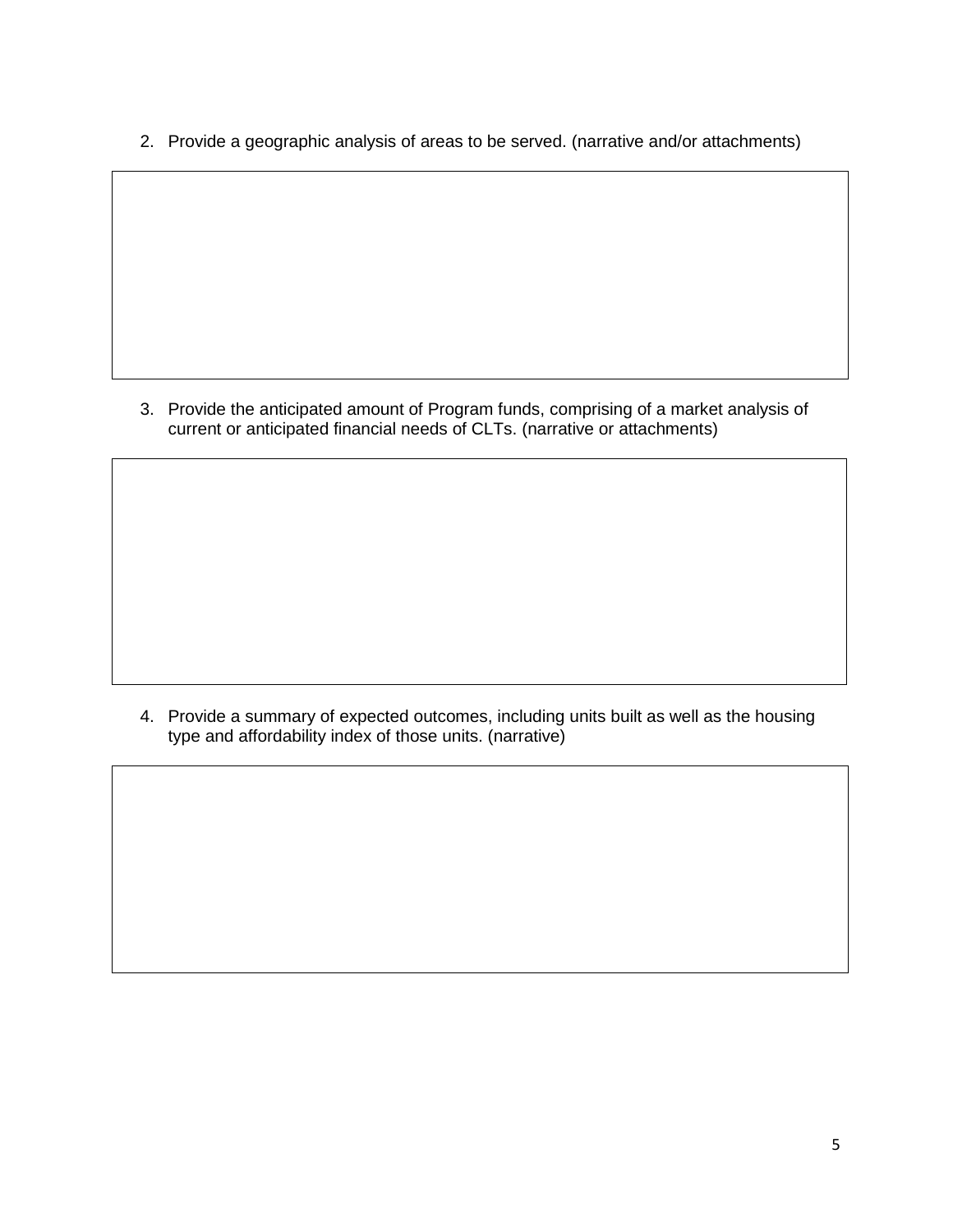5. Describe your strategy for marketing and outreach of the CLT Loan Fund. (narrative)

## **Section 5: Organizational Capacity & Readiness to Proceed**

1. Provide a summary of expected CLT lending volume over next two years if award is received. (narrative or attachment)

2. Describe your organization's underwriting, operating, and portfolio management policies and procedures, outlining specifically the credit evaluation, loan approval (including the roles of staff and/or Board), loan servicing, loan monitoring, collections processes, and its ability to generate reports. (narrative or attachment)